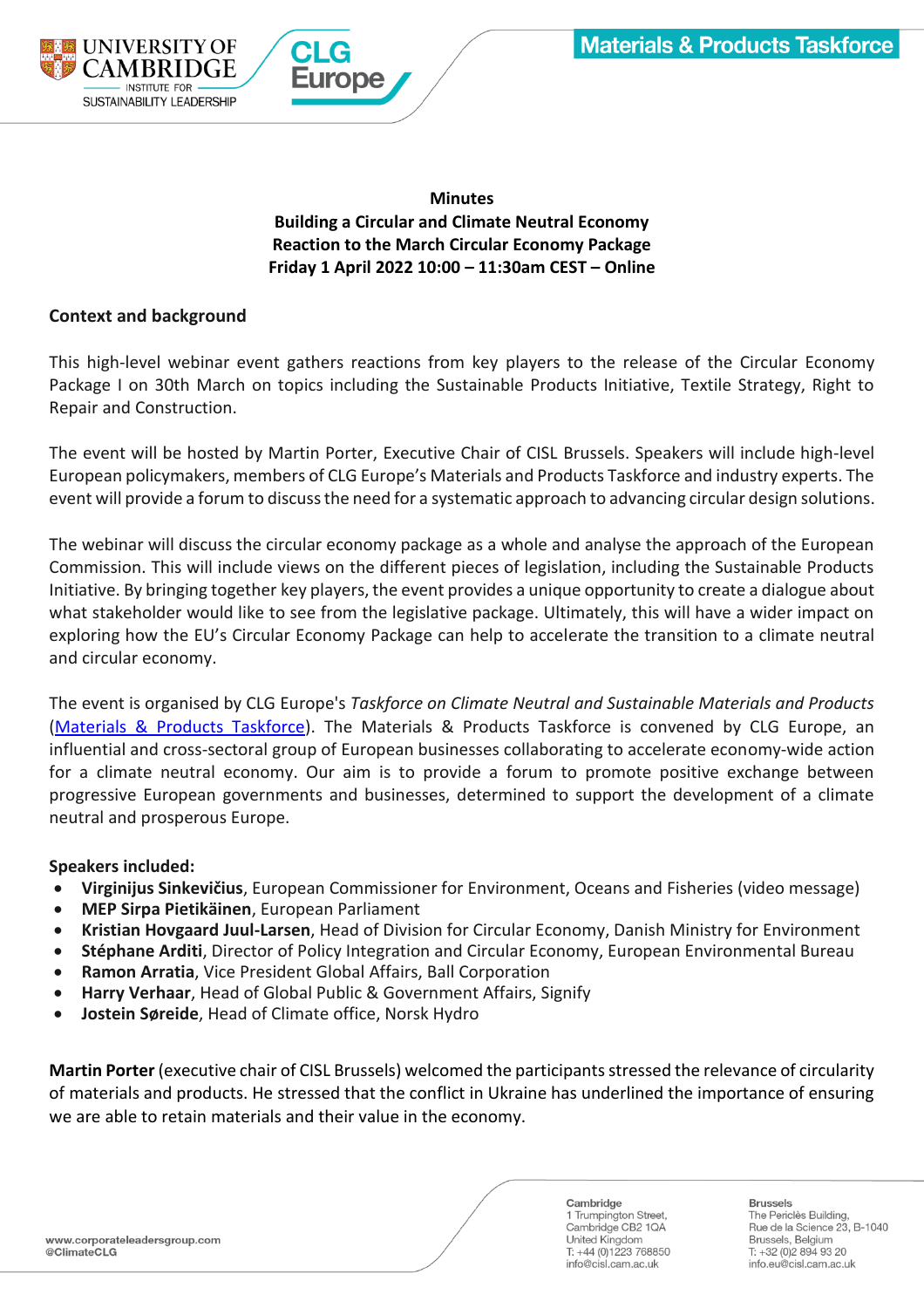

**Tahmid Chowdhury** (Industry Programme Manager, CISL Brussels) gave a first overview of the taskforce for climate neutral and circular materials and products. He underlined the complex geopolitical context strengthening the need for a greater circular economy to reduce our requirement for fossil fuel and raw material imports. He briefly presented CISL's initial reactions to the March Circular Economy Package, notably welcoming the introduction of a Digital Products Passports as well as the revision of the construction products regulation and its new product requirements based upon sustainability and circularity principles

In a video message, **Virginijus Sinkevicius** (Commissioner for Environment, Oceans and Fisheries) presented in detail the first Circular Economy Package and described the Eco-design for Sustainable Products Regulation as a game changer by extending the scope to a wide range of EU products enabling a coverage of 65% of total greenhouse gas emissions from product consumption in the EU and 70% of resource depletion. First, he underlined the implementation of rules on the design and impact of products to improve their durability, reusability, upgradability, repairability and recyclability. He further highlighted the creation of a Digital Product Passport, giving easier access to information for actors along the value chain and covering all physical goods put on the EU market except for food and medicine. Second, he focused on the EU strategy for sustainable and circular textiles, stressing that fast fashion will soon be out of fashion, producers will take responsibility along the entire value chain and welcoming innovative recycling and called on all actors to join under the moto 'refashion now.' Finally, he presented the initiative regarding the empowerment of consumers, providing information to consumers at the point of sale about the commercial guarantee of durability as well as information relevant to repair.

**Sirpa Pietikäinen** (MEP, EPP) welcomed many good elements in the package but also underlined several issues. First, she deplored the lack of binding targets and indicators for overall sustainability stressing the risk of underachievement and bad investments. Second, the European Parliament was asking for a package of sustainable digitalisation. Third, she welcomed the introduction of a digital products passport as well as the long-awaited eco-design directive although she would have hoped for less product categories. Regarding the buildings, she considers the lack of a new directive problematic as the European Parliament is calling for a new directive of sustainable buildings putting together not only the materials but also energy efficiency of buildings, the air quality, the eco-design principles etc.

**Kristian Hovgaard Juul-Larsen** (Head of Division for Circular Economy, Ministry for Environment, Denmark) found the package promising and supports the proposal's aim to make sustainable products the new norm, in line with the Danish Government's goals. He noted that products should either be regulated as part of the eco design directive or sectoral regulation under the scope of the sustainable principles. He then focused on several aspects of the package. First, he supports the expansion of the directive's scope to cover all products with only few exceptions. Second, he is pleased with the increased emphasis on sustainability requirements and the next step will be to ensure that the European Commission is obliged to exploit these sustainability criteria. Third, he described the digital product passport as a key and long-awaited element and stressed the importance for Denmark that the passport fulfils its purpose. Regarding preventing the destruction of unsold goods, he underlined the Danish government's efforts in reducing waste. Finally, he noted that more than 10% of potential savings are not achieved due to a lack of implementation and with the expansion of the scope and the requirements in the new package, he is expecting additional resources to ensure proper enforcement.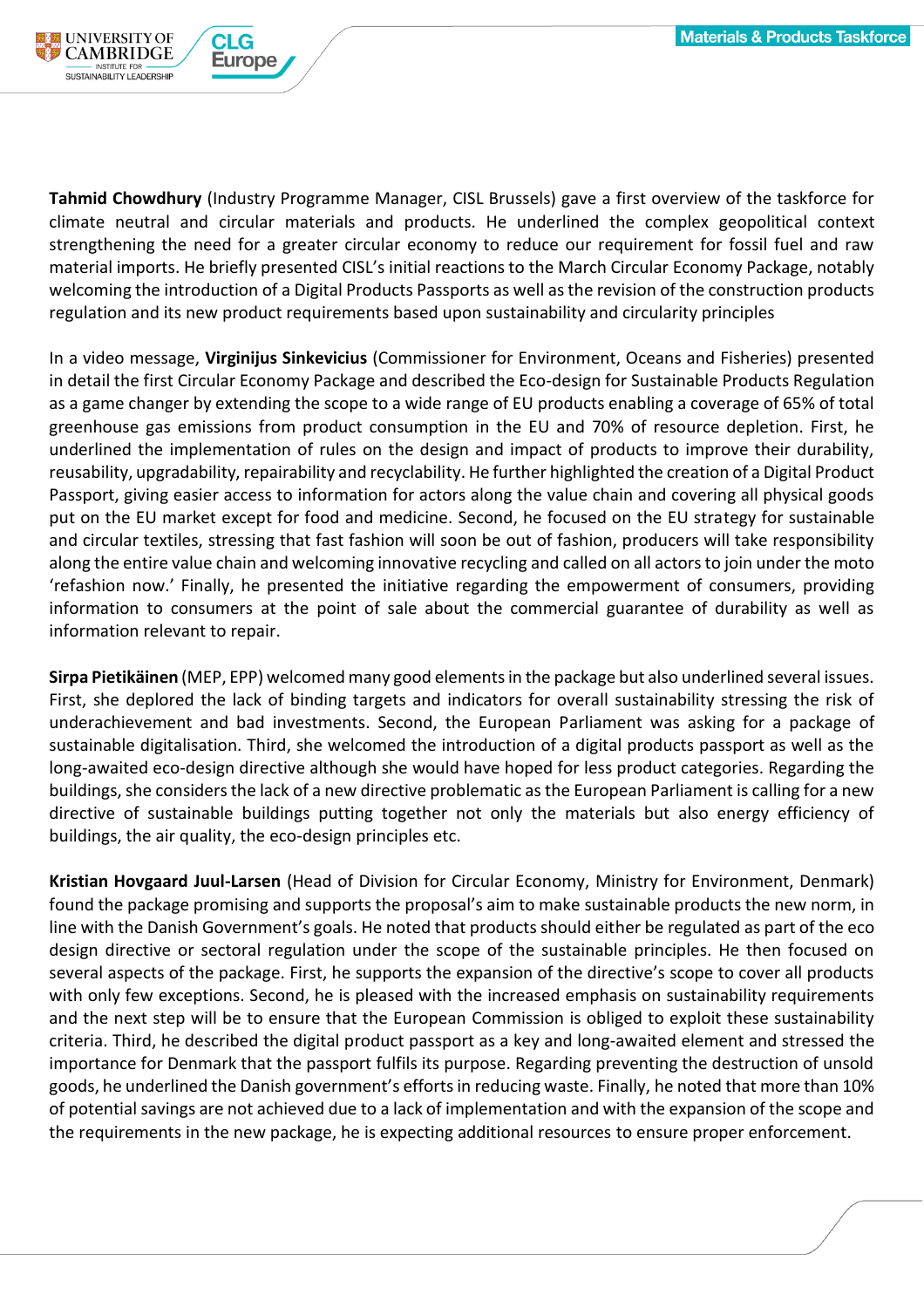

## **Questions & Answers**

➔ Question of targets means setting targets but also how to measure the extent to which reusability and recyclability is achieved in practice.

**Kristian Hovgaard Juul-Larsen** stressed the difficulty regarding the issue of data although it is not possible to wait until the perfect solution is found.

**Sirpa Pietikäinen** focused on the need to start with the already existing data as it will take at least a decade to have a functioning system.

### **Session 2: Reactions from Businesses and NGOs**

**Harry Verhaar** (Head of Global Public and Government Affairs, Signify) welcomed the package and highlighted the success of the eco-design directive as when it was implemented, lighting was 19% of global electricity, was down to 12% last year and is foreseen to be down to 8% of global electricity by 2030. He mentioned that the package should not address the installed base as all appliances need to be replaced by a sustainable solution. Hence, he stressed the importance of increasing demand for more sustainable and circular solutions and the need for the package to stimulate innovation.

**Ramon Arratia** (Vice President of Global Public Affairs, Ball Corporation) welcomed the right sectoral approach taken by the package although he highlighted the room for more ambition. He underlined that benefits will be reached only if there is a high-level of ambition because gains are exponential. He further described recycled content as the right approach notably when combined with a sectoral approach. Additionally, he stressed the need to regulate the full circle as well as the possibility to go beyond the DPP with every product and packaging having its own code thus allowing consumers to make informed choice, providing them with individualised recycling information and providing companies with valid recycling performances thus reminding the importance of transparency on all metrics across the circular chain. Finally, he noted the importance of keeping the product loop by allowing

**Jostein Søreide** (Head of Climate Office, Norsk Hydro) welcomed the package which is in line with the needs of the aluminium industry as the current situation shows the need to keep resources in a loop as circularity is key need to ensure a green transition. He further welcomed the will to empower consumers to make informed choices as the aluminium industry is leading in that regard and stressed the importance of a sectoral approach. However, he highlighted the issue of recycled content as an indicator as there are actors claiming that their products have a high recycled content although it is recycled processed scrap which in the aluminium industry is close to 100% recycled already. Hence, recycled content is a good indicator but should be transparent regarding the content itself.